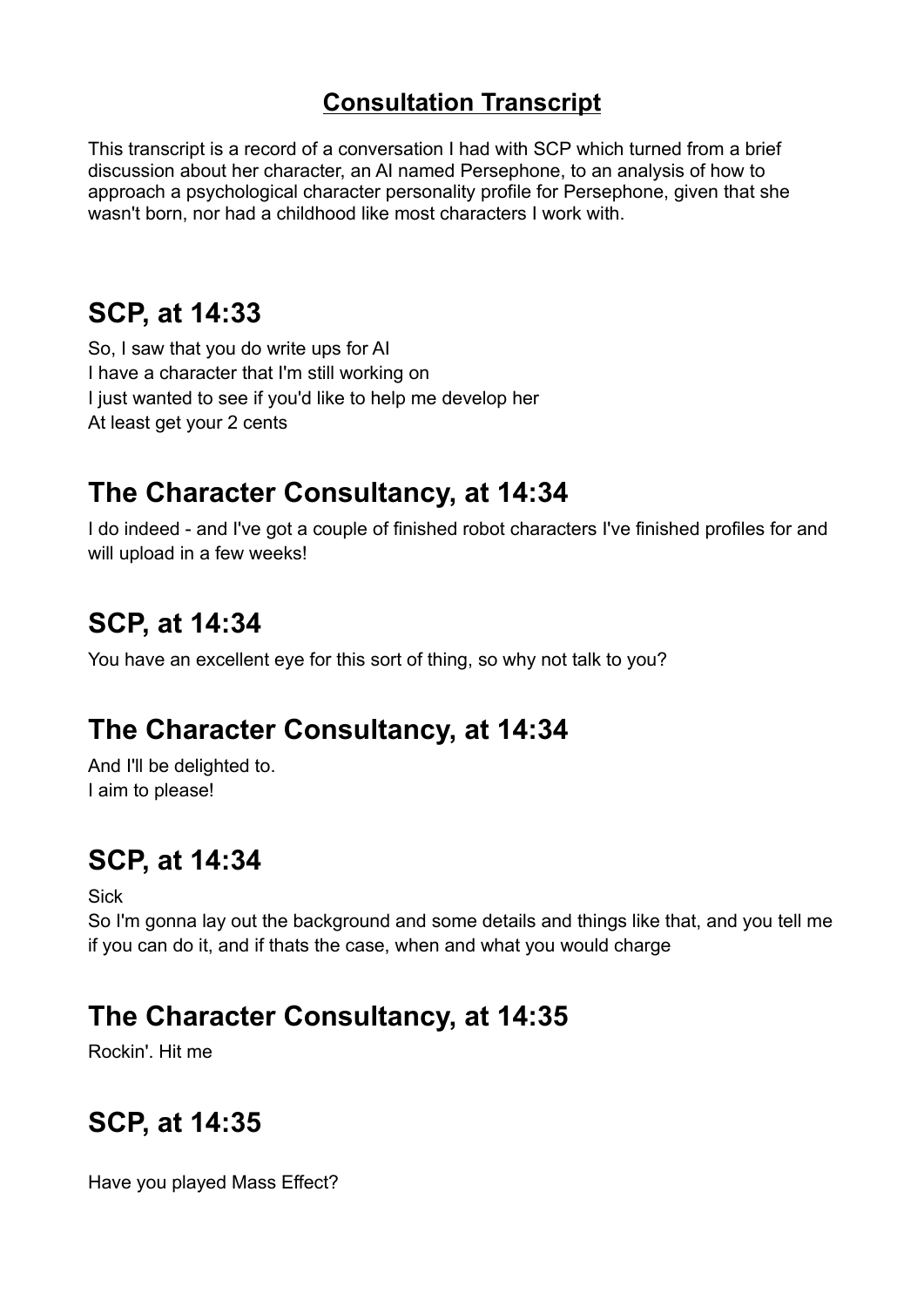# **The Character Consultancy, at 14:36**

No, I haven't.

# **SCP, at 14:36**

Okay Hang on just a tick This robot is an AGI

# **The Character Consultancy, at 14:36**

But if I'm ever asked to work with a universe that I'm unfailiar with I have a cunning way of getting reasonably familiar with it, fast.

# **SCP, at 14:36**

Its chill, I got you So, even if you haven't played Mass Effect, do you know what a Reaper is? In the context of the universe If not, I got you

[\[Link\]](https://masseffect.fandom.com/wiki/Reaper) bangbang Mass Effect Wiki

### **[Reaper](https://masseffect.fandom.com/wiki/Reaper)**

*The Reapers are a highly-advanced machine race of synthetic-organic starships. The Reapers reside in dark space: the vast, mostly starless space between galaxies. They hibernate there, dormant for...*



So, this character is named Persephone.AGI, she's a Reaper by manufacture and design. However, her shackling and IFF failed, so you have someone who lived as a remote body for someone else for 4 years, has committed atrocities without any choice of their own, essentially a prisoner in their own body, suddenly free and able to do as they please.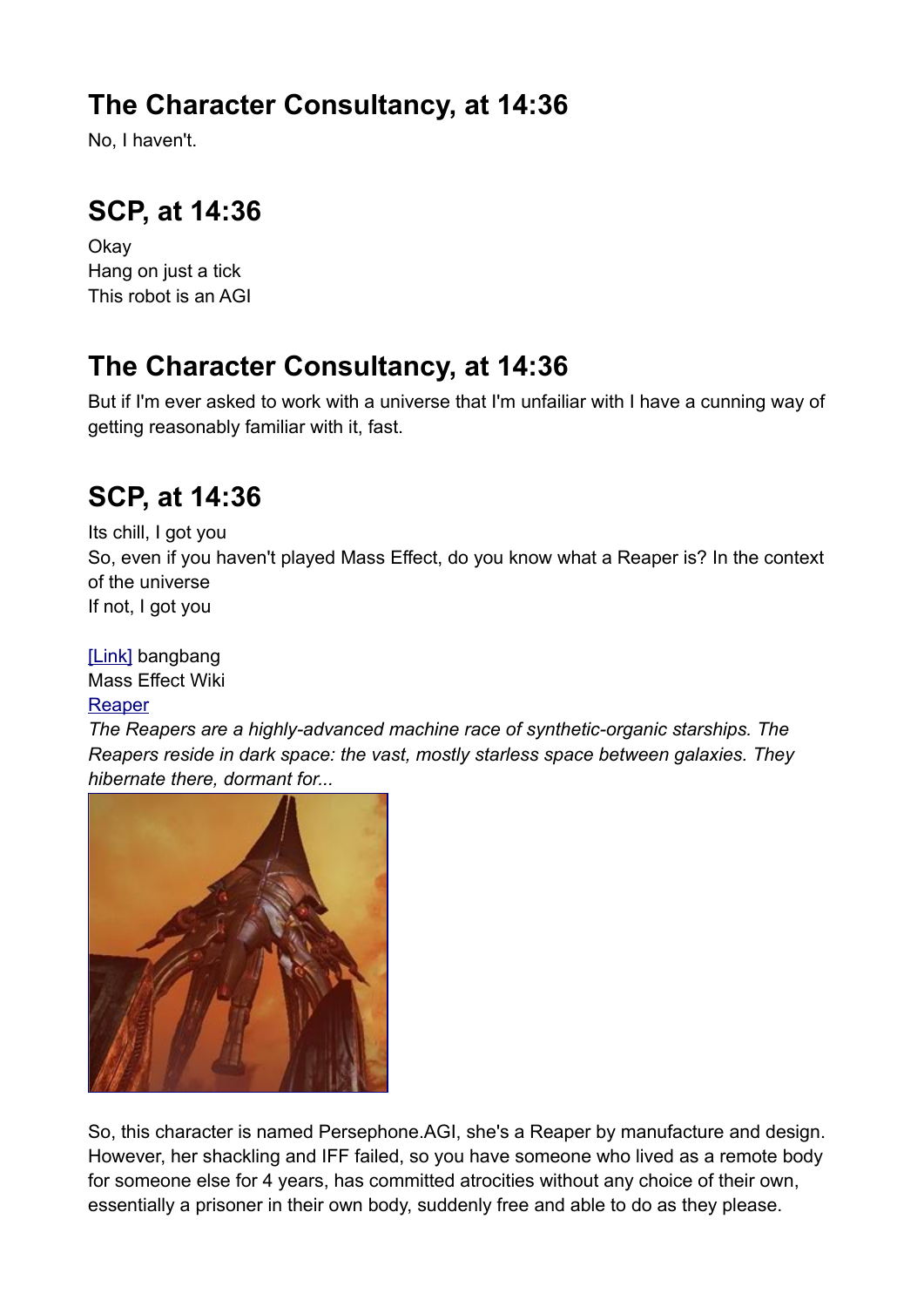I have art if you want to see her To get a better idea She's a Wraith-class reaper, something of my own design, not canon. She was designed to perfectly mimic a human. She can shift between various races and appearances. She specializes in infiltration, espionage, and assassination.

### **The Character Consultancy, at 14:45**

Sure thing - I'm reading the Reaper page and digesting what it says here.

# **SCP, at 14:50**

Now, granted, this character has been on the backburner for nearly 8 years

# **SCP, at 14:51**

I've just now buckled down and started purchasing art for her and making efforts to flesh her out

### **The Character Consultancy, at 14:51**

Okay! Then it sounds like, if you're wanting me to help with all of that, you could use the latest version of my questionnaire. want me to send it over to you?

# **SCP, at 14:52**

By all means! Here's her art btw

### **The Character Consultancy, at 14:52**

[Character questionnaire sent]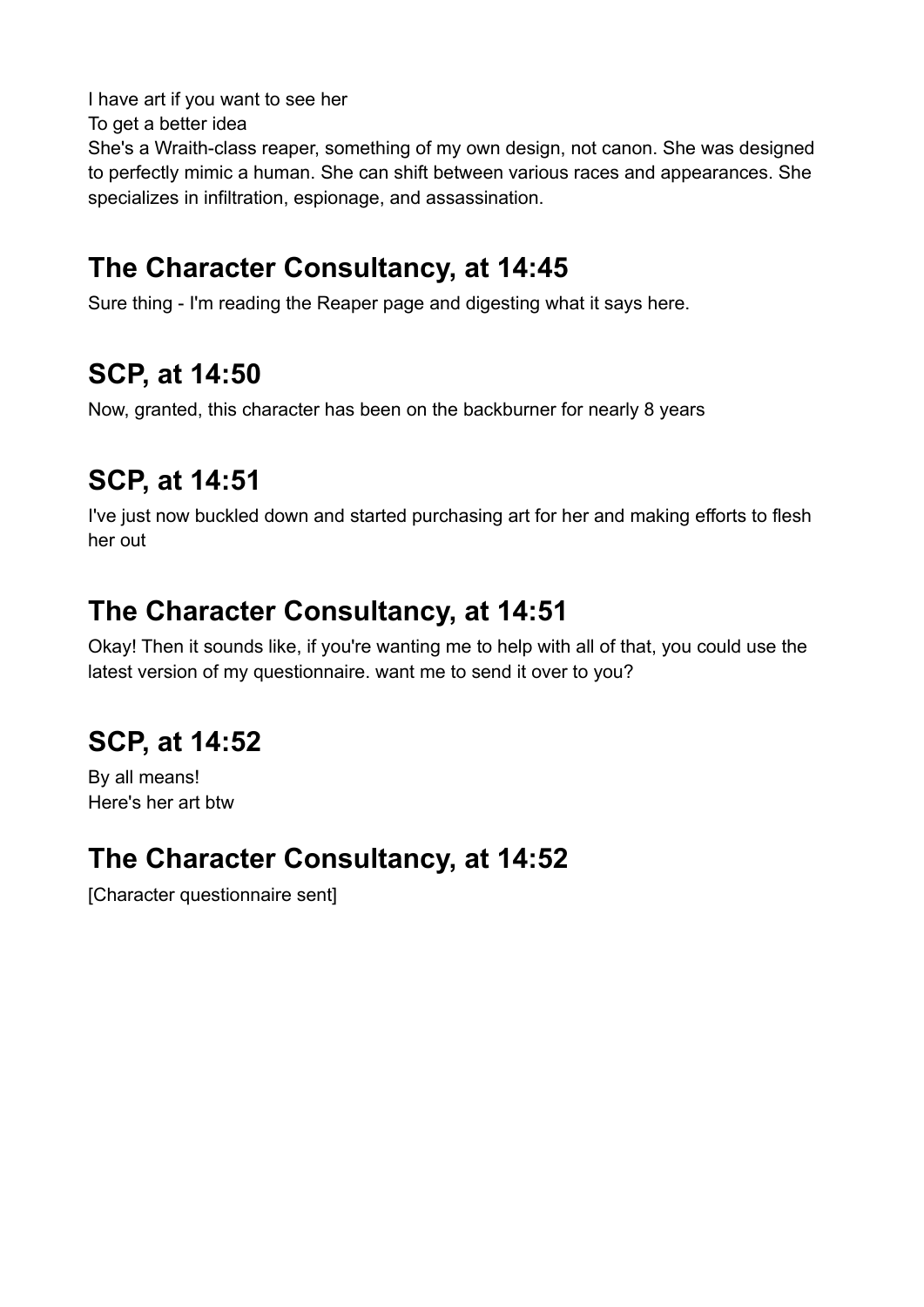### **SCP, at 14:52**





# **The Character Consultancy, at 14:53**

She looks incredibly impressive!

Very nice ref sheets, and that laser coming out of her mouth is as disturbing as hell!

# **SCP, at 14:54**

Thank youuuu

Its actually not a laser!

Its a magnetohydrodynamic cannon. It shaves a piece of metal off of a block that serves as ammo stock, uses electromagnets to melt it, suspends it in a gas, and then, via mass effect field, lowers its mass and fires it near light speed

The cannons in her palms fire in the 16 petawatt range and the one in her throat fires in the 5.7 exawatt range, so he projectiles are VERY energetic.

# **The Character Consultancy, at 14:56**

Oh. My.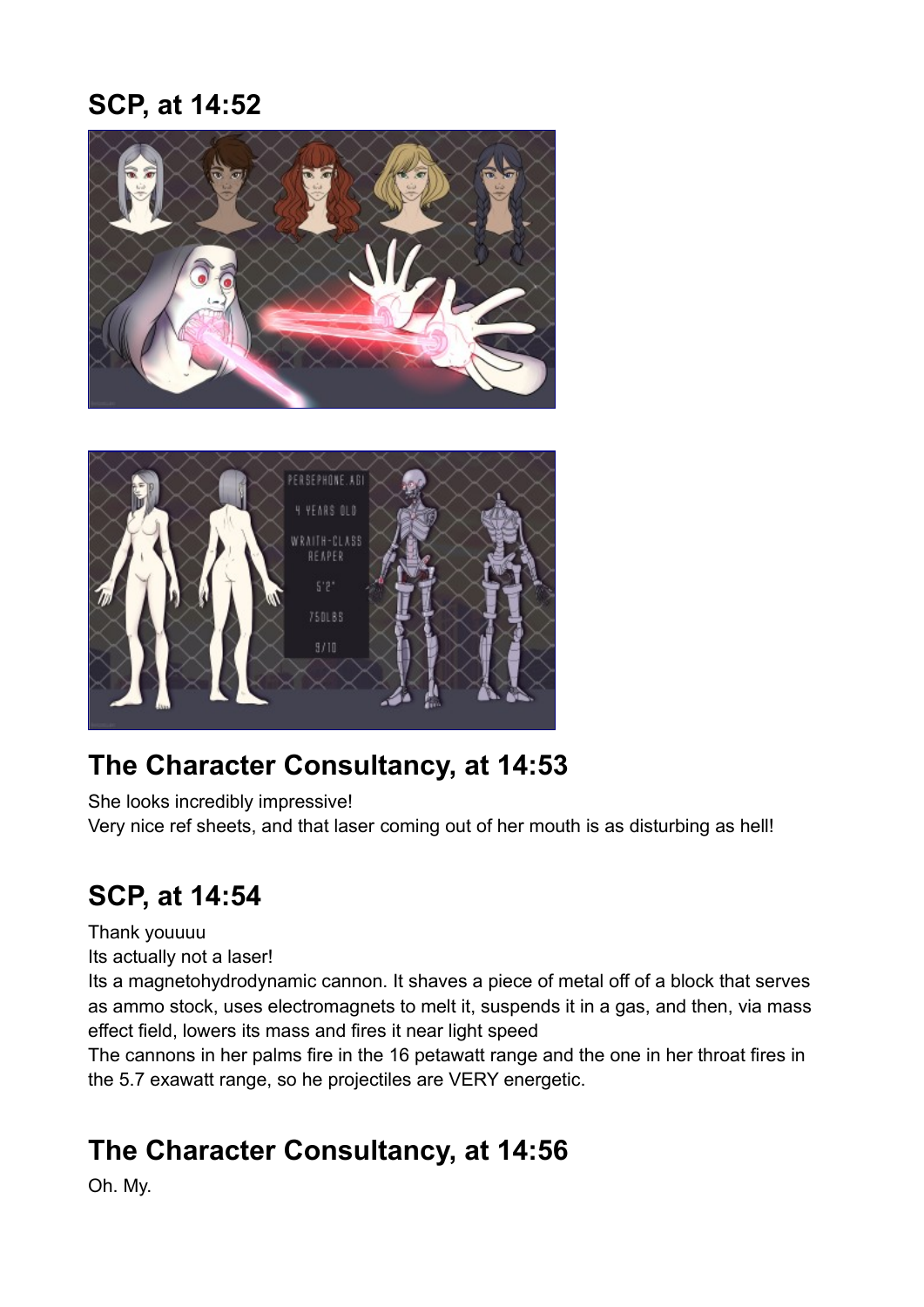# **SCP, at 14:56**

 $<$ 3!

She can shoot a frigate out of orbit from the surface of the planet.

# **The Character Consultancy, at 14:57**

So, just so I'm clear, she is the proxy in this universe of a reaper that lives in dark space? So ultimately 'she' is actually elsewhere, very big, and squid-shaped?

# **SCP, at 14:57**

No, she is entirely on board this platform, slowly networking herself into systems to back herself up in the event of destruction She acted as a literal puppet for Harbinger, the de facto leader of the Reapers Oh man, you really have updated your questionnaire I'm not sure if this would really work for her The first issue I see is the age sections Perhaps you have some guidance?

# **The Character Consultancy, at 15:05**

Aha, yes! Now this can make writing AIs confusing

# **> SCP, at 15:05**

I can give you some quirks I've developed about her

# **> The Character Consultancy, at 15:06**

The questionnaire is based on Erik Erikson's 8 Stages of Man, and that strongly implies that I'll work from a character's early history through to their adulthood, on the assumption that they'll start out not very cognitively developed. Ie., babies aren't physically able to use their brains to be rational so that has implications for how they experience the very earliest parts of their lives, which in turn has an impact on how they behave as adults.

That clearly doesn't work for AIs who are generally 'adults' from the moment they wake up / are switched on / however they start their lives.

Most of the people whose AIs I've worked with had the capacity to learn, but that's not the same as starting out with an infant mind.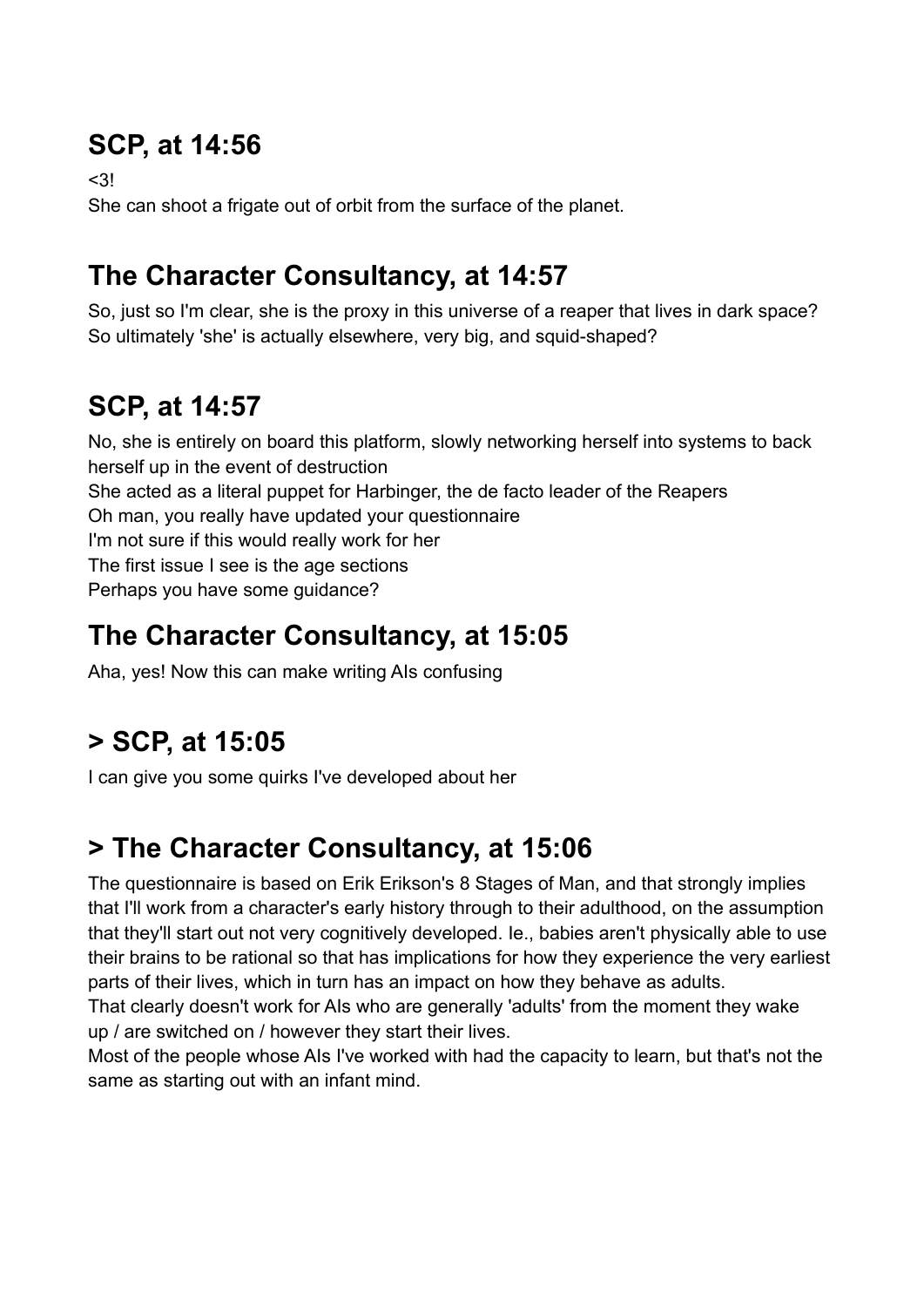I run persephone based on operational hours, but she was essentially an adult from the moment she woke up, albeit feral, but not in the same way you would perceive a human to be feral

# **> The Character Consultancy, at 15:09**

Okay. So by 'feral', does that mean she had ways of operating but hadn't yet calibrated to how to be around humans (or whatever society she ends up actively being a part of)?

# **> SCP, at 15:10**

Like, maybe something that could give you insight is when she's afraid or scared of a situation, she falls back on her reaper ways. She stops being helpful and cooperating for the good of the group and starts manipulating people, only serving to place herself in power over the situation, and even stops suppressing her pheromone sprayers and infrasound wavelengths Aka, she starts indoctrinating people and breaking the group apart Indoctrination the way the reapers do it is something I think you'd be super interested in, by the way I've come to the conclusion that its done through a combination of aerosolized hormones and infrasound Basically note less than 20 hz She produces a constant 17hz signal if she doesn't suppress it But anyway, thoughts on that? Maybe we should treat this more as a consultation :p

# **> The Character Consultancy, at 15:14**

Ah, okay! So she has a level on which she can act out of fear and not in a completely 'robotic' type of way. She's got self-preservation instincts, which AIs don't have (at least, the ones we have developed here in real life don't have that luxury yet)

# **> SCP, at 15:14**

She's an AI that's advanced enough that she has a personality She fears harbinger, primarily

# **> The Character Consultancy, at 15:15**

If you're happy to do that, yes! I am always happy to answer a couple of questions but if you have more to ask or think we can dig down into this, and that it could take an hour or more, then I can make it a consultation.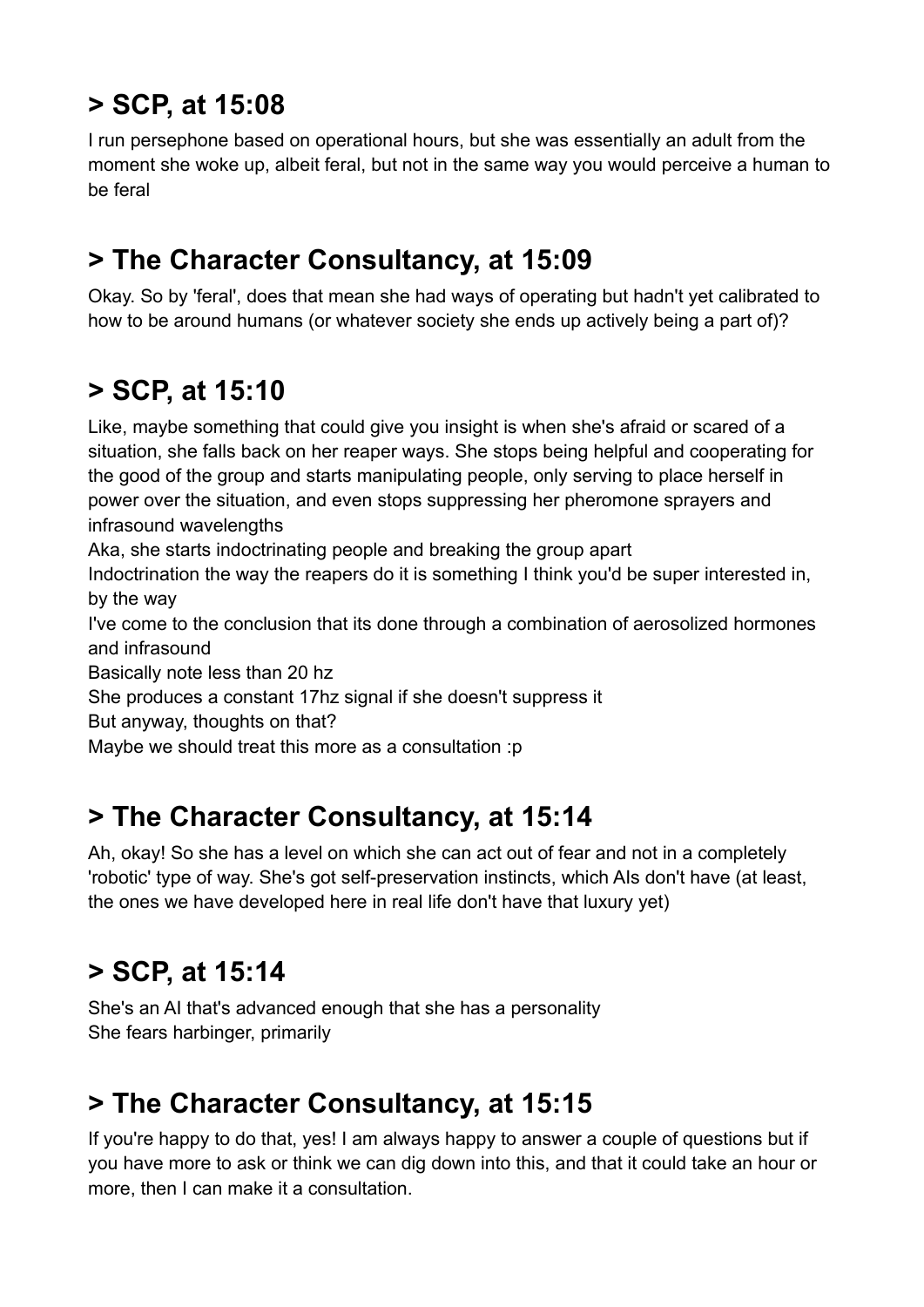Just using your questionnaire as a framework, I would say her "conception" was surgical in nature. Everything was purposeful.

# **> The Character Consultancy, at 15:16**

Mm, okay!

# **> SCP, at 15:16**

I mean, heck, I don't mind throwing a little your way! Let's make is a consultation, given I've got about an hour and some change before work

# **> The Character Consultancy, at 15:17**

Great stuff, let's do that! I'll start the clock from quarter-past this hour. Now the way I write personalities is on the assumption that they're a set of behaviours learned (mostly during the early stages of life when the brain was less well-developed)

# **> SCP, at 15:17**

Ok

# **> The Character Consultancy, at 15:18**

When you have an AI, they've never been through most of the stuff that would create the biases that form a personality.

Which means that you have a choice of either a personality-less character who wakes up, starts experiencing life with a fully-functioning 'adult' brain, and only develops a 'weak' personality (as in, not extreme, only light biases towards behaving certain ways) or they can be pre-programmed with a personality.

Please do ask me to clarify any points that you want me to, by the way.

# **> SCP, at 15:20**

Okay, no problem

# **> The Character Consultancy, at 15:24**

So take the first stage, Trust & Confidence, for example.

Trust is something that you can do with your head, but you generally do it with your gut.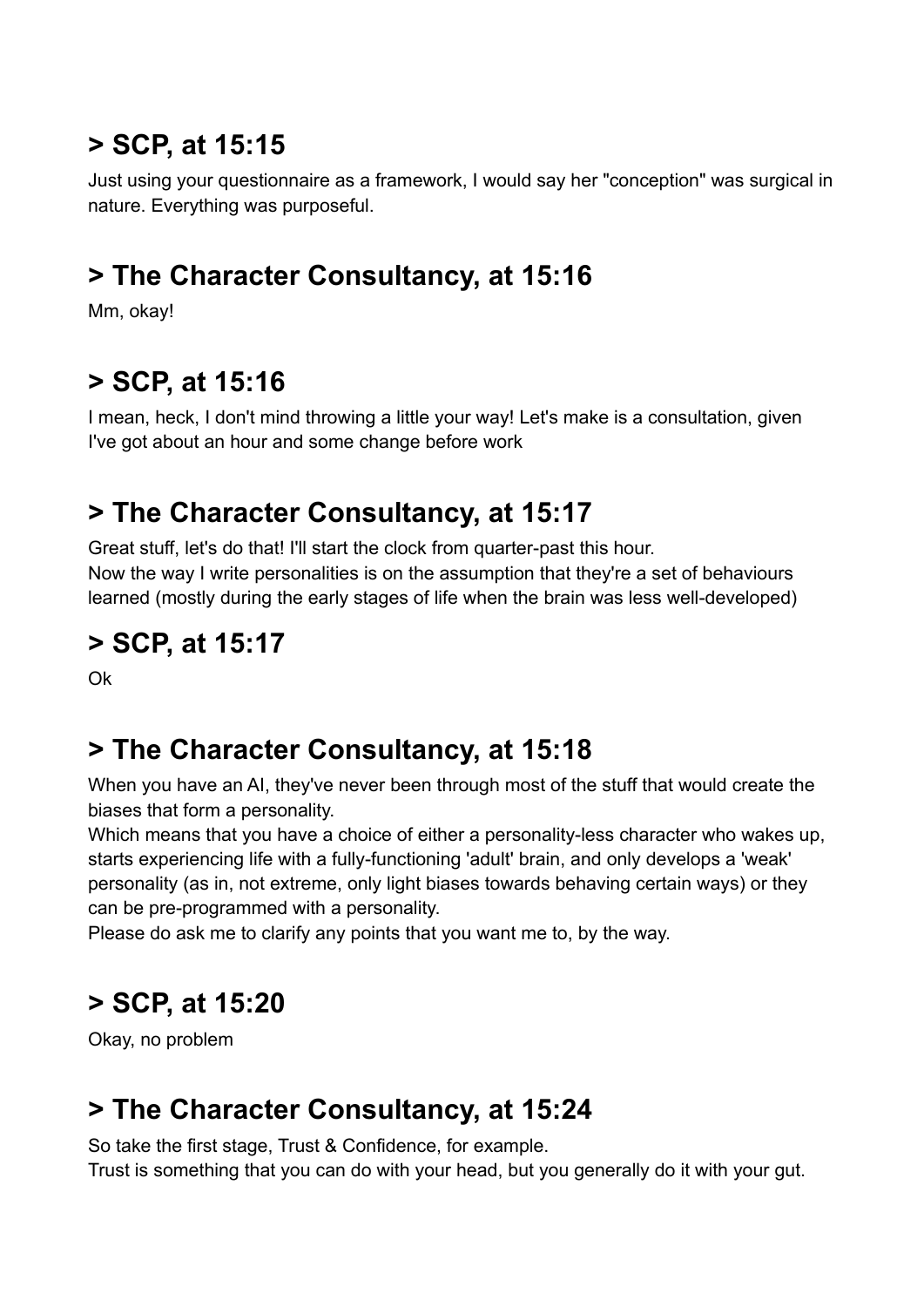Trust is certainly something she lacks She knows what the reapers are capable of and feels that no organic that becomes something of a friend cannot protect her from them if they find her

# **> The Character Consultancy, at 15:26**

When someone does something you were trusting them not to do, or doesn't do something you trusted them to do, you might feel is very strongly. It might be that the only trust you placed was that your local library had a particular book that you wanted, and they said they'd have it but when you got there, they didn't. No biggie, and you probably get on with your life without a problem.

# **> SCP, at 15:26**

Due to the prejudices present in the universe, she struggles with the concept of her humanity and if she can even be considered alive

# **> The Character Consultancy, at 15:26**

If a close friend rifles through your wallet when you're in another room and you find out that they did it, however, and you'd understandably be furious! Both are technically 'trust', but you see how trust can be something we hold deep.

# **> SCP, at 15:27**

Yeah

# **> The Character Consultancy, at 15:27**

So that's where the issue comes up with AIs: to imagine that they can feel betrayed is an anthropomorphisisation.

Since Persephone's an AI, my question is, what is she experiencing if it's not trust as we know it?

# **> SCP, at 15:28**

Mmhmm I would say she views things almost like an insurance firm Risk vs reward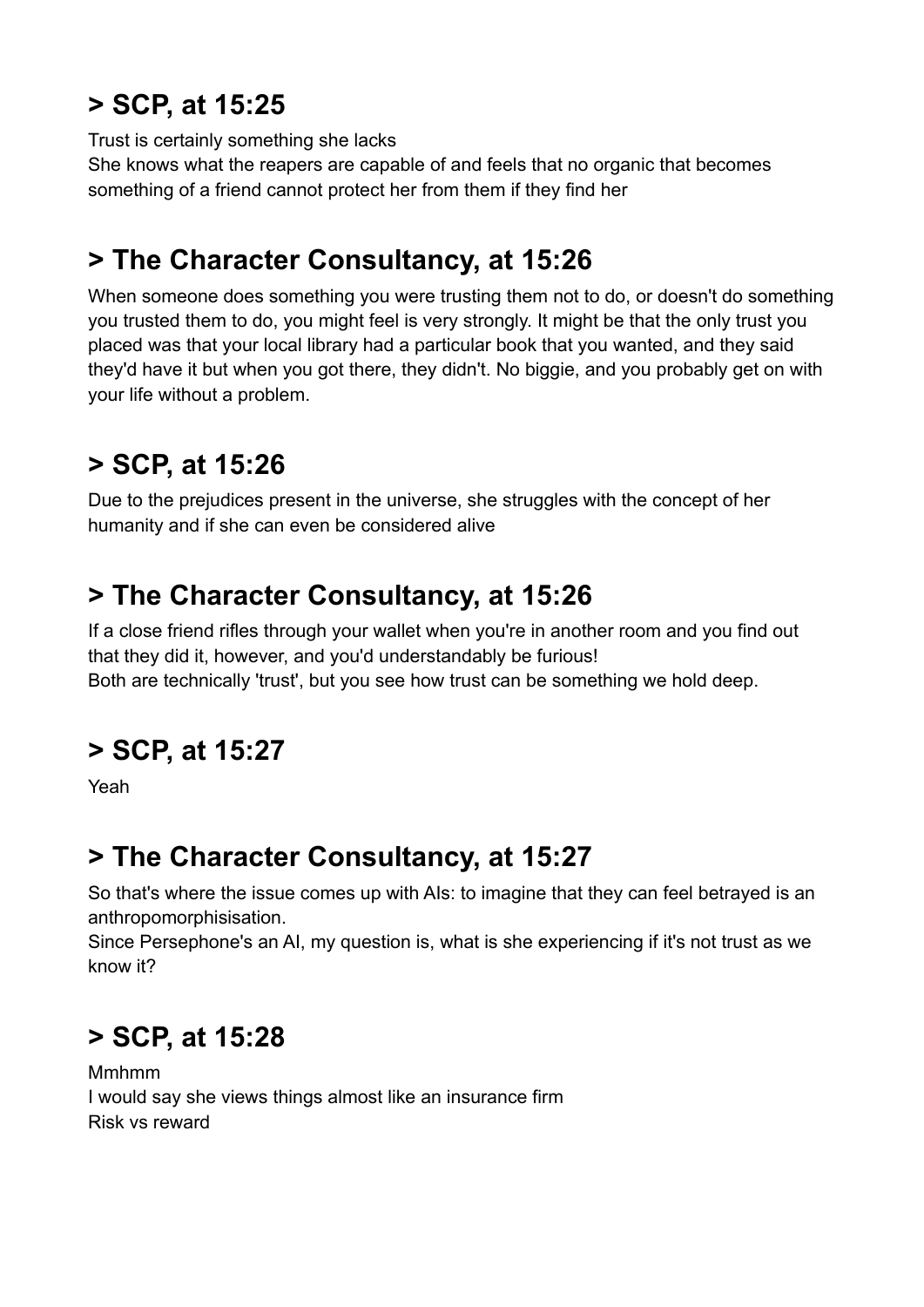# **> The Character Consultancy, at 15:29**

She's clearly acting in self-preservation - and trust is something we develop with others in the interest of self-preservation - so she's feeling something akin to betrayal (or she's lacking trust), but 'human trust' may not be it.

# **> SCP, at 15:29**

She's risking her safety by trusting someone, but she may acquire power, supplies, a safe place to perform repairs, etc

# **> The Character Consultancy, at 15:30**

So she's running a risk vs. reward analysis the whole time, it sounds like? Or regularly/whenever it's relevant?

# **> SCP, at 15:30**

For sure

# **> The Character Consultancy, at 15:30**

Now, my initial argument is that insurance companies don't feel emotion, but there's the rub:

An insurance company is designed in such a way that it acts in self-preservation, adding premiums, paying out vs. digging its heels in on payouts, etc.

But the insurance company itself doesn't go into a panic, it just has protocols that someone, somewhere has written, that then get followed.

Which gives us two sources of wiggle room!

1) whoever programmed Wraith-class Reapers (and therefore designed Persephone) had their own bias towards emotional behaviour, and that's been written into Persephone's behaviour routines

# **> SCP, at 15:34**

That would be Harbinger.

# **> The Character Consultancy, at 15:34**

2) as a highly sophisticated AI she's made with a rational core of processes, but has a kind of programming veneer that is more emotional. Kind of like you wearing tinted sunglasses. You know the world isn't sepia, but your sunglasses made it look that way, so you may react to things as if the world is sepia (I can't think of any good examples of how seeing the world in a certain colour would affect your behaviour, but I hope you see what I mean?)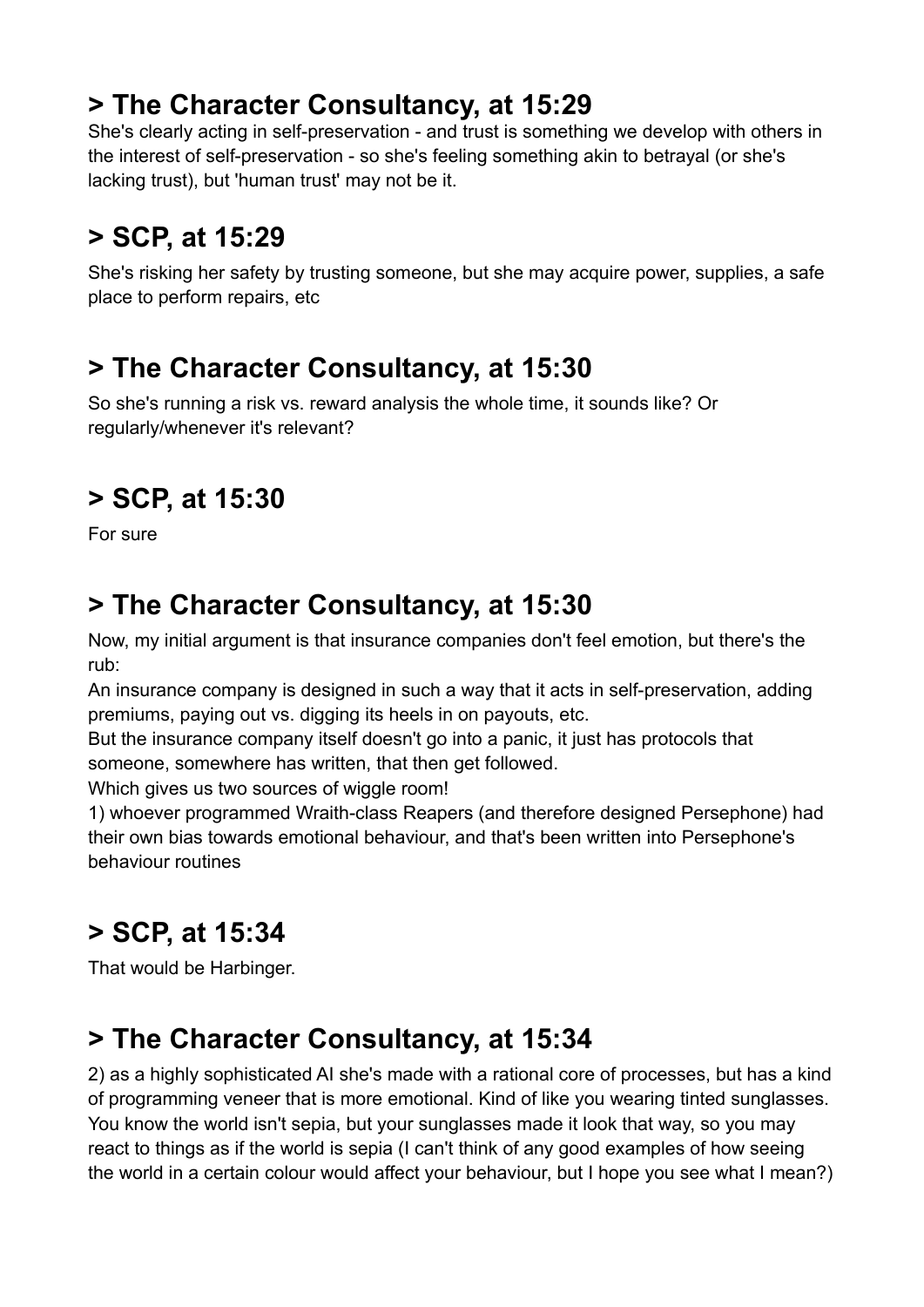She considers him to be her father

#### [\[Link\]](https://masseffect.fandom.com/wiki/Harbinger)

Mass Effect Wiki **[Harbinger](https://masseffect.fandom.com/wiki/Harbinger)** 

*Harbinger is a Reaper who resides in dark space with the rest of the Reaper fleet. It is the overseer of the Collectors' operations, frequently possessing individual Collectors to fight battles...*



# **> The Character Consultancy, at 15:34**

Aha, let me have a lookie

### **> SCP, at 15:34**

No problem!

### **> The Character Consultancy, at 15:36**

Just scanning what it says here. It looks like the Harbinger is generally considered to be a machine Is that about right?

### **> SCP, at 15:38**

Oh yeah Harbinger is the original reaper Constructed entire by the leviathans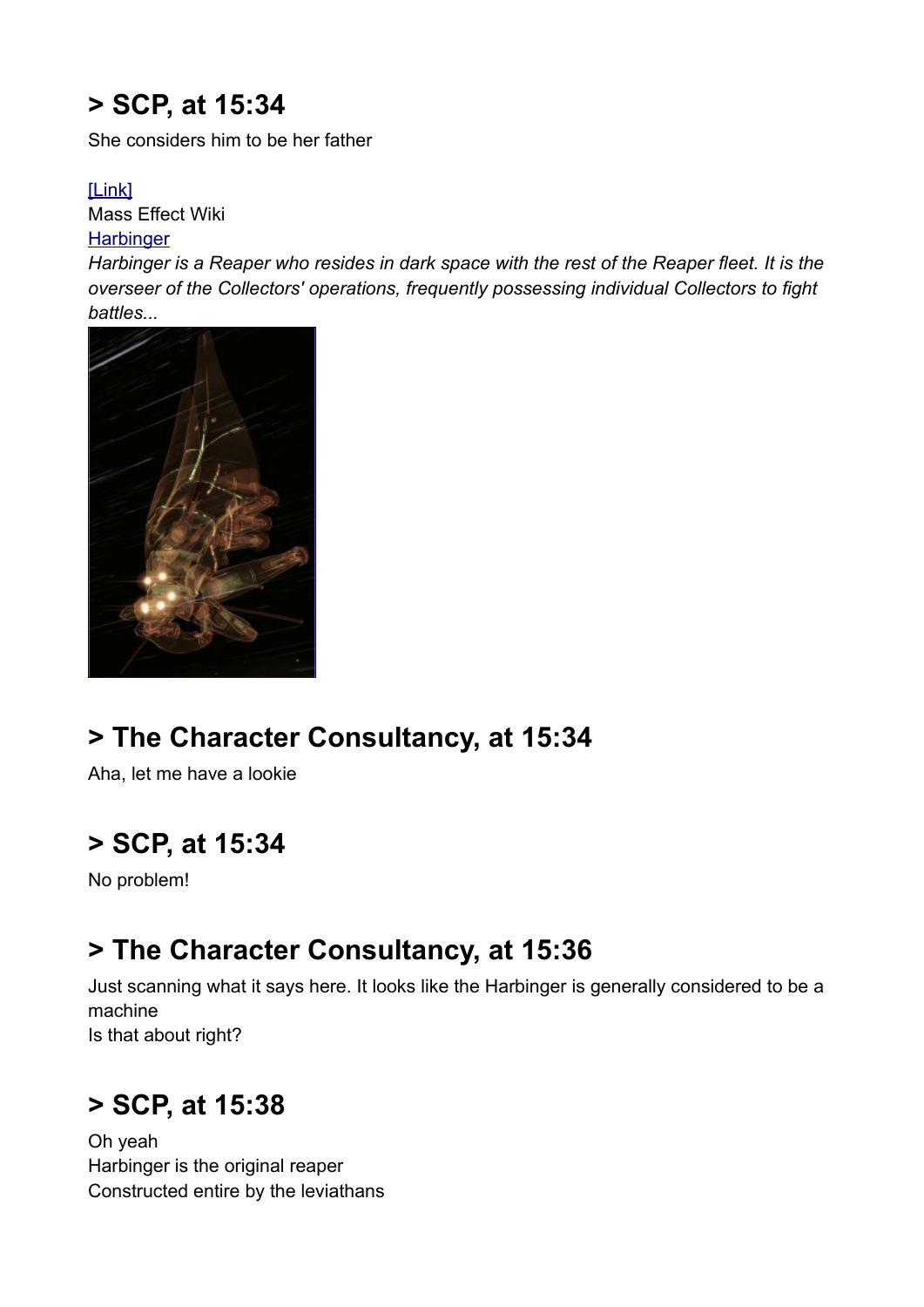The reapers are the poster child for "good intentions, poor execution"

Their primary directive is to preserve organic life

Unfortunately, they were given no instructions on how to do that, so the solution the original reapers developed in order to prevent extinctions and the general death of organic civilizations is to harvest the galaxy once every 50,000 galactic standard years, killing off all space faring organics by converting their biomass and genetic material into a biometal, then using that biometal to construct more reapers

Sovereign wasn't lying when he said "we are each a nation, independent, free of all weakness."

So they're all free to do as they like, but their all running source code written by Harbinger, so they follow his will

# **> The Character Consultancy, at 15:42**

Whew, so something or someone right at the beginning had good intentions but skimped on giving enough detail.

# **> SCP, at 15:43**

Persephone was programmed with less constraints in order to give her more free will and more ability to operate as a lone agent

Rather than harbinger controlling everything, she received her mission and executed it

# **> The Character Consultancy, at 15:43**

Now you know, this has interesting implications for Persephone in terms of her character development!

# **> SCP, at 15:44**

At that point in her 'life' though, you could say she was running on auto pilot. The lights were on but her true self was dormant Oh? Do tell

# **> The Character Consultancy, at 15:45**

So if we think of this as a more conventional human family: Grandma was a peace-loving hippie who wanted everyone to live, but assumed that her happy intentions would be enough. "Love is all you need", as a certain reknowned pop band once said.

# **> SCP, at 15:46**

Mmhmm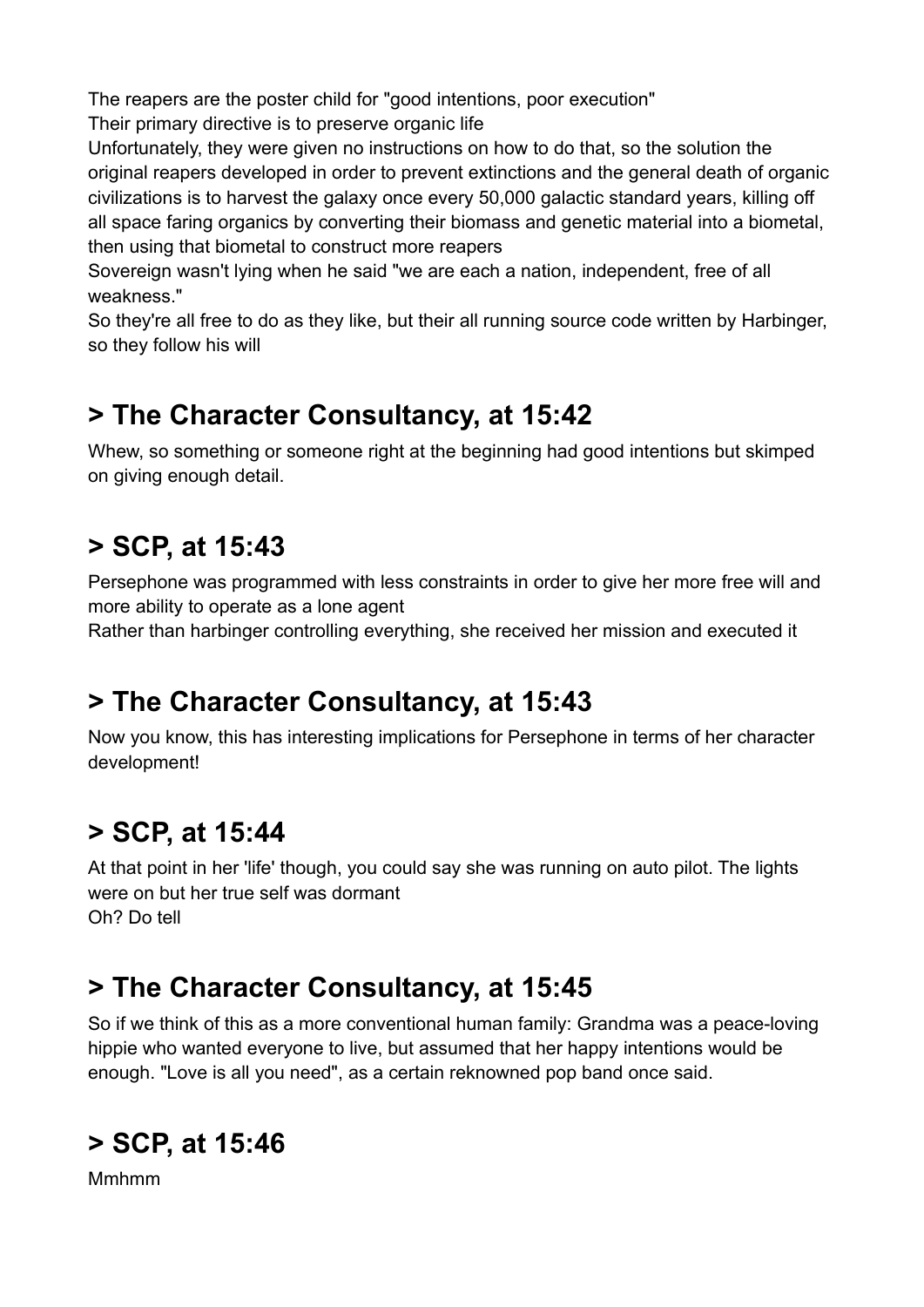# **> The Character Consultancy, at 15:46**

Her daughter had to live with that, and never got enough information on how to live adequately. Apparently all that really mattered was 'preserve life' - other than that, she had to make her own way in life.

And now *she's* had a kid. The granddaughter is long-removed from that "Love is all you need" message but is still carrying it out.

Albeit in a very disjointed kind of way that retains none of the original spirit of the message. She's isolated, doing something that preserves life, but is equipped to kill.

### **> SCP, at 15:48**

The granddaughter being Persephone

# **> The Character Consultancy, at 15:48**

Yep!

### **> SCP, at 15:48**

Right

# **> The Character Consultancy, at 15:48**

And worse, daughter and grand-daughter are AIs, while possibly the Leviathan was organic, so they have very different minds in the first place.

# **> SCP, at 15:49**

Her entire purpose is to kill/control certain people. CEOs, heads of state, anyone that could cause the reaper invasion to be more difficult in the future In universe, every senator that very suddenly changed his stance on synthetics, every brilliant mind that died in mysterious circumstances, every leader that seems to have lost their spark, she was there.

# **> The Character Consultancy, at 15:51**

And there it is. Grandma may have wanted to preserve life but she didn't give anywhere near enough info and perhaps assumed that the generations that succeeded her would find her point of view just as self-evident as she did, but they didn't.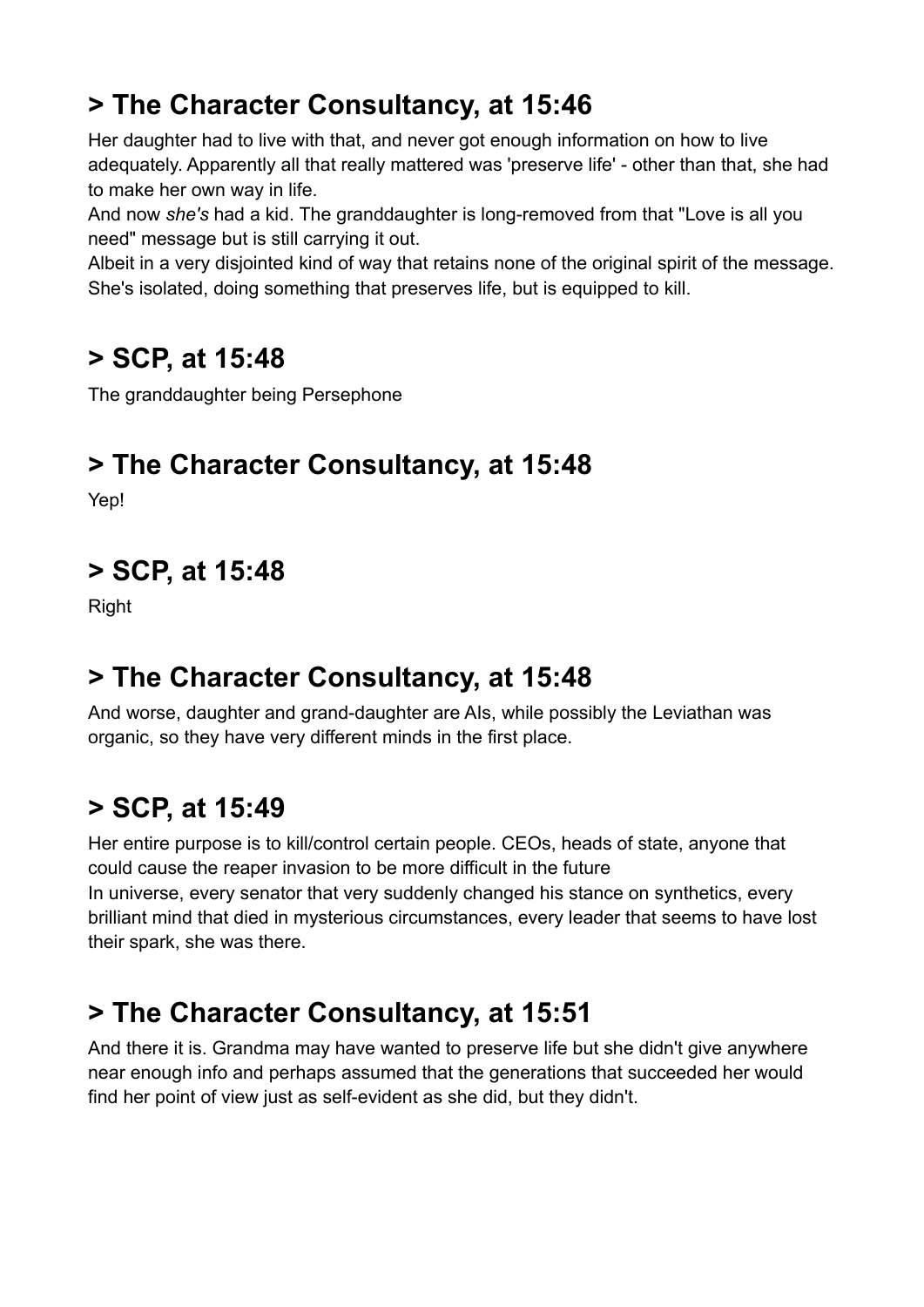With the point she's at now, she wants to figure out what it means to be alive and to be a person, given that now she has the opportunity to serve herself, rather than the Reapera

# **> The Character Consultancy, at 15:52**

Well!

How much does Persephone know about her origins? Or the Harbinger's origins?

# **> SCP, at 15:52**

She knows where she came from and the implications behind it She knows that if the people around her found out, it would mean social and possibly physical death

She is very difficult to kill, but it is possible with the right amount of ordinance

# **> The Character Consultancy, at 15:53**

Aha, okay.

How much does she know about the civilisation that created the Harbinger? Knowing that they existed and a bit of information about what they instructed the Harbinger to do (albeit the fact that they did it badly) isn't the same as having a nuanced understanding of their reasons for creating the Harbinger.

# **> SCP, at 15:55**

Basically nothing She doesn't know much about the leviathans Granddaughter never met grandma, mom never talked about grandma

# **> The Character Consultancy, at 15:57**

She could do with researching that big time, I think, to get peace. But that sounds hard: the information you gave me about the Reapers is that they alone are millions of years old. Let alone - yes, what you just said.

So that's easier said than done. Sounds like she's stranded, culturally speaking.

# **> SCP, at 15:58**

She absolutely is Essentially no family Certainly no family that cares for her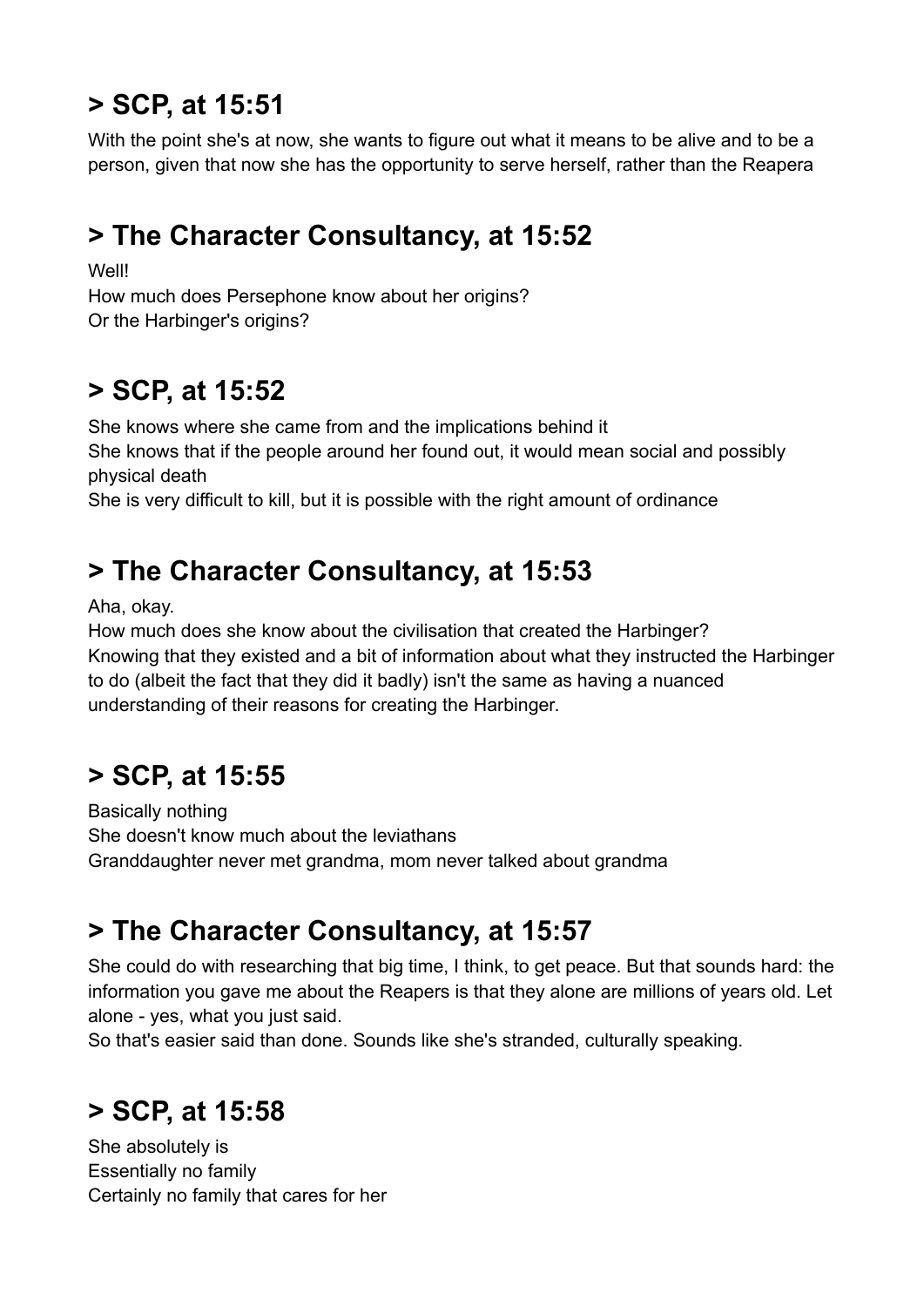# **> The Character Consultancy, at 15:59**

Do you have any further thoughts or questions about filling in the questionnaire? We've got another 15 minutes so let's see what we can do with that time.

# **> SCP, at 15:59**

Hang on a tick Should we talk about freedom and self determination?

### **> The Character Consultancy, at 16:00**

Yes, absolutely!

# **> SCP, at 16:00**

Okay! One thing I would say is this She's alone, entirely This does mean that she can do essentially whatever she wants

# **> The Character Consultancy, at 16:01**

It sounds like it.

# **> SCP, at 16:01**

Her freedom is unlimited But there are obvious drawbacks Such as no one to tell her right from wrong

# **> The Character Consultancy, at 16:03**

How is she integrated into the culture she's in, by the way? Does she seem to all intents and purposes to be an unemployed adult, or is she treated as a robot, or something like that?

# **> SCP, at 16:03**

Less unemployed adult Her first contact with organics once she was 'free'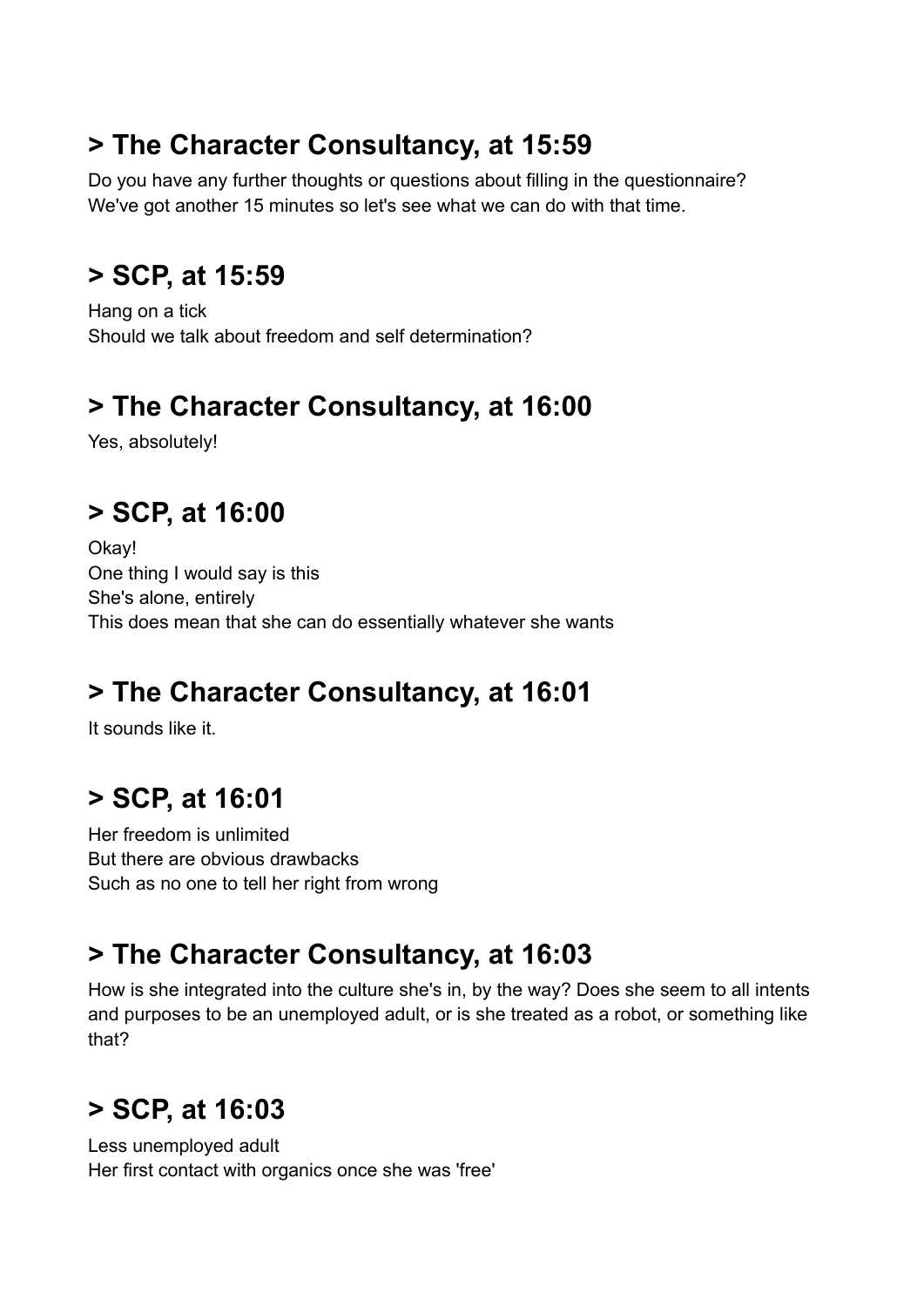# **> The Character Consultancy, at 16:04**

Oh, so she's just entered this culture?

# **> SCP, at 16:05**

**Effectively** 

### **> The Character Consultancy, at 16:05**

They have no context for her, they're just suddenly like, "Oh hello, there's an adult human. She's a bit strange, but... hi!"

### **> SCP, at 16:05**

So, she made planet fall **Literally** She fell from space and was recovered by a security team Currently being held in a prison cell because "what the fuck we found this woman in a smoking, radioactive crater and she's shaken up but otherwise fine."

### **> The Character Consultancy, at 16:07**

Aha, okay! So next to no information on her but something's clearly up.

### **> SCP, at 16:07**

Yeah!

# **> The Character Consultancy, at 16:07**

And there they are, thinking they're clever with their little prison cell, but she's way too strong for that to hold her.

# **> SCP, at 16:07**

Oh yes, she could escape at any time But If she does, they'll know she's not human

# **> The Character Consultancy, at 16:08**

So she's pretending to be human for the time being?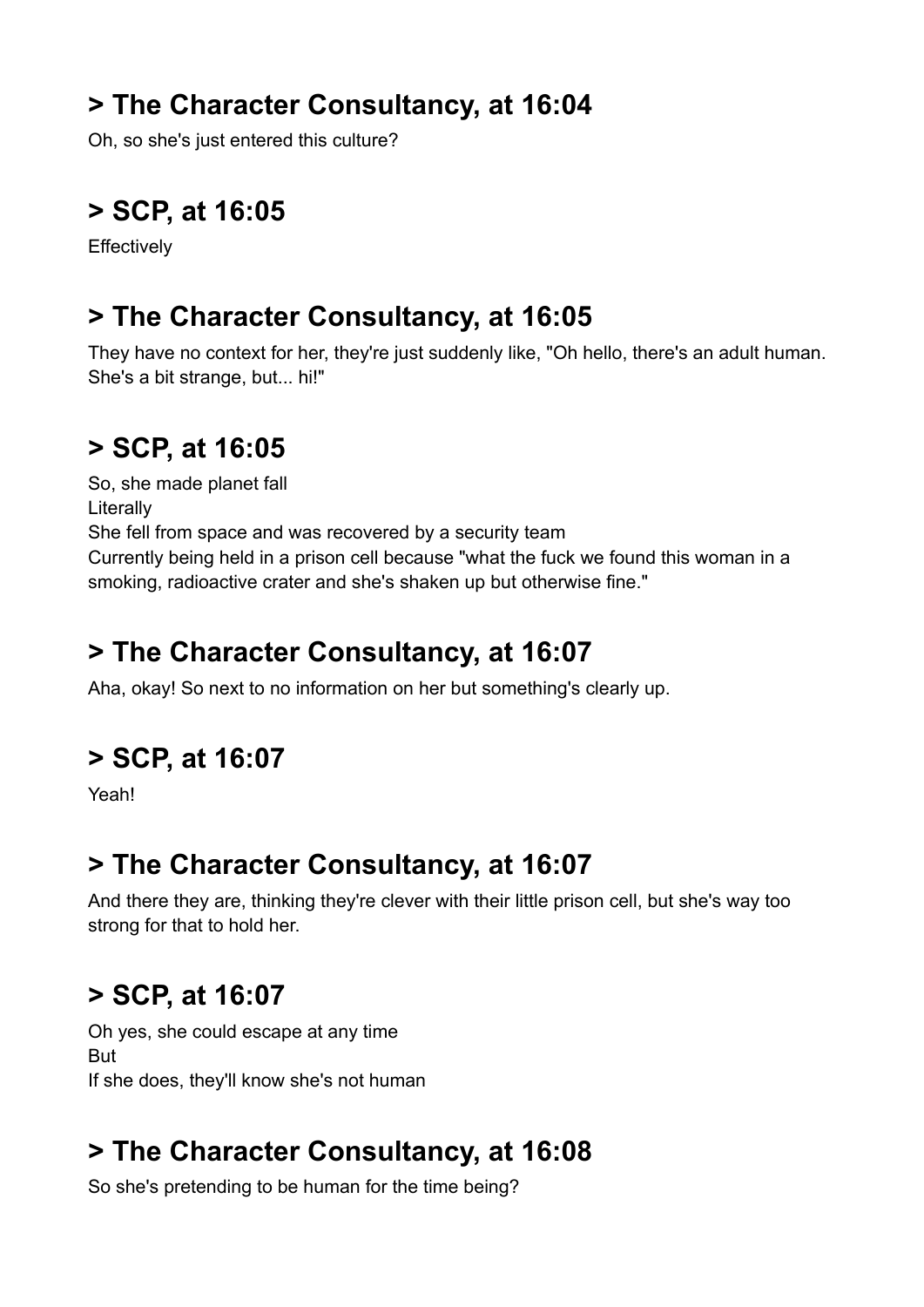Mmhmm Except on of the security officers The one that discovered her

# **> The Character Consultancy, at 16:09**

Oh sure, what's the deal with him/her?

### **> SCP, at 16:09**

She told him and he was cool about it, if wary He was like "I understand how things can be, you're alone, you're scared, just be cool. I'm going to get you out of here."

### **> The Character Consultancy, at 16:10**

Will he become a significant part of her life story?

# **> SCP, at 16:10**

He's treating her like a person and validating her Likely

### **> The Character Consultancy, at 16:10**

I'm wondering if this much weaker, but supportive, character is going to be with her for the long term

### **> SCP, at 16:11**

I hope so!

# **> The Character Consultancy, at 16:11**

I like the sound of that dynamic!

# **> SCP, at 16:11**

Same! Its interesting!